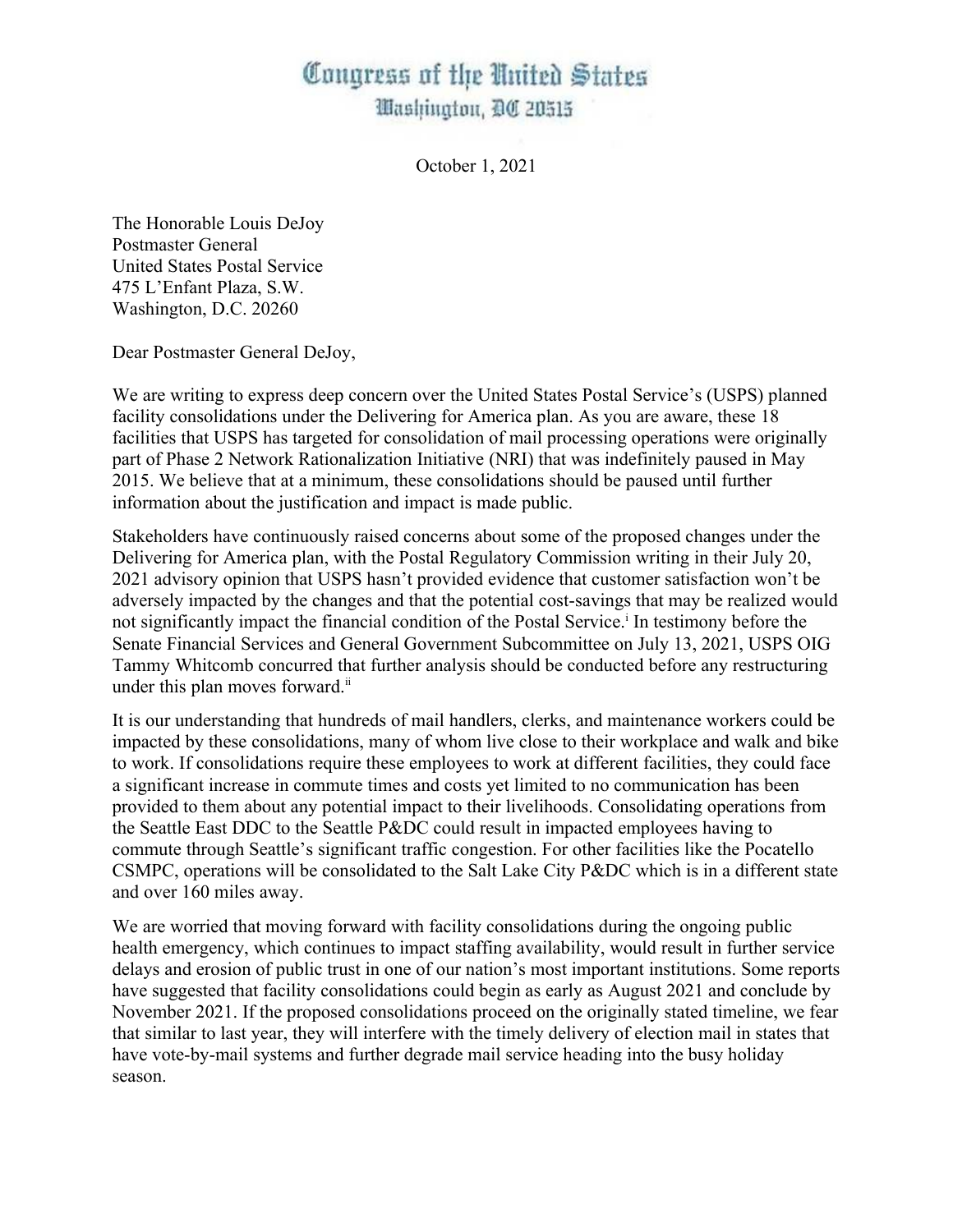When USPS initially launched Phase 2 NRI, the process was conducted with far greater transparency, with USPS providing a publicly available, detailed spreadsheet that disclosed more than 10 data points, including the dates that mail and packages would be processed in the originating and activating plants. This time, USPS has provided only the list of facility changes.<sup>iii</sup>

To date, we have not seen any documents detailing the analysis or rationale for resuming these facility consolidations. In particular, we are concerned that USPS is relying on Area Mail Processing (AMP) feasibility studies that may be close to a decade old. A 2015 OIG report noted that in April 2014 when the NRI was underway, 88 of the AMP studies contained data that was over 3 years old.<sup>iv</sup> The OIG also noted that "over time, there is more likely to be changes in mail volume, labor rates, and labor hours that could impact an AMP's projected cost savings" and when Phase 2 was indefinitely paused, the OIG expressed concern that were these consolidations to resume they would be based on "untimely data." We echo these same concerns and do not believe it is appropriate for USPS to carry out their operational mail moves using data this old.

In March 2016, a bipartisan group of lawmakers expressed similar concerns about planned consolidations under the 2015 NRI.<sup>v</sup> In response to their letter, on March 18, 2016, then Deputy Postmaster General Ronald Stroman (who is now a member of the Board of Governors of the United States Postal Service) wrote that "Prior to resumption of these [consolidation] activities, the Postal Service will update and review the Area Mail Processing feasibility studies using the most recent available data."vi We look forward to seeing the Postal Service uphold that commitment.

We respectfully request your response to the following questions:

- Will USPS abide by its March 18, 2016, commitment to update the AMP feasibility studies with the most recent available data before proceeding with these consolidations?
- What analysis and impact studies has USPS conducted that led to the announcement earlier this year to consolidate these facilities, and when were these studies conducted?
- What impact will the mail moves at each of these 18 facilities have on the timely delivery of mail?
- On what date are consolidation activities slated to commence and end at each of the facilities?
- What will happen to the employees at each of these facilities and when will they be made aware?
- Does USPS plan to expand the list of facilities beyond the 18 that were announced in May 2021, and if yes, how and when will that determination be made?
- Please provide the following categories of information for each of the impacted 18 facilities, in accordance with the level of detail provided during Phase 2 NRI:
	- o The first date that all originating letter mail, flat mail, and packages will be processed in the activating plant
	- o The first date that all destinating letter mail, flat mail, and packages will be processed in the activating plant
	- o The first date that all delivery point processing letter mail and flat mail will be processed in the activating plant
	- o The date when redirections will begin
	- o The change date and new location where parcel return service will be available for pickup if applicable for the facility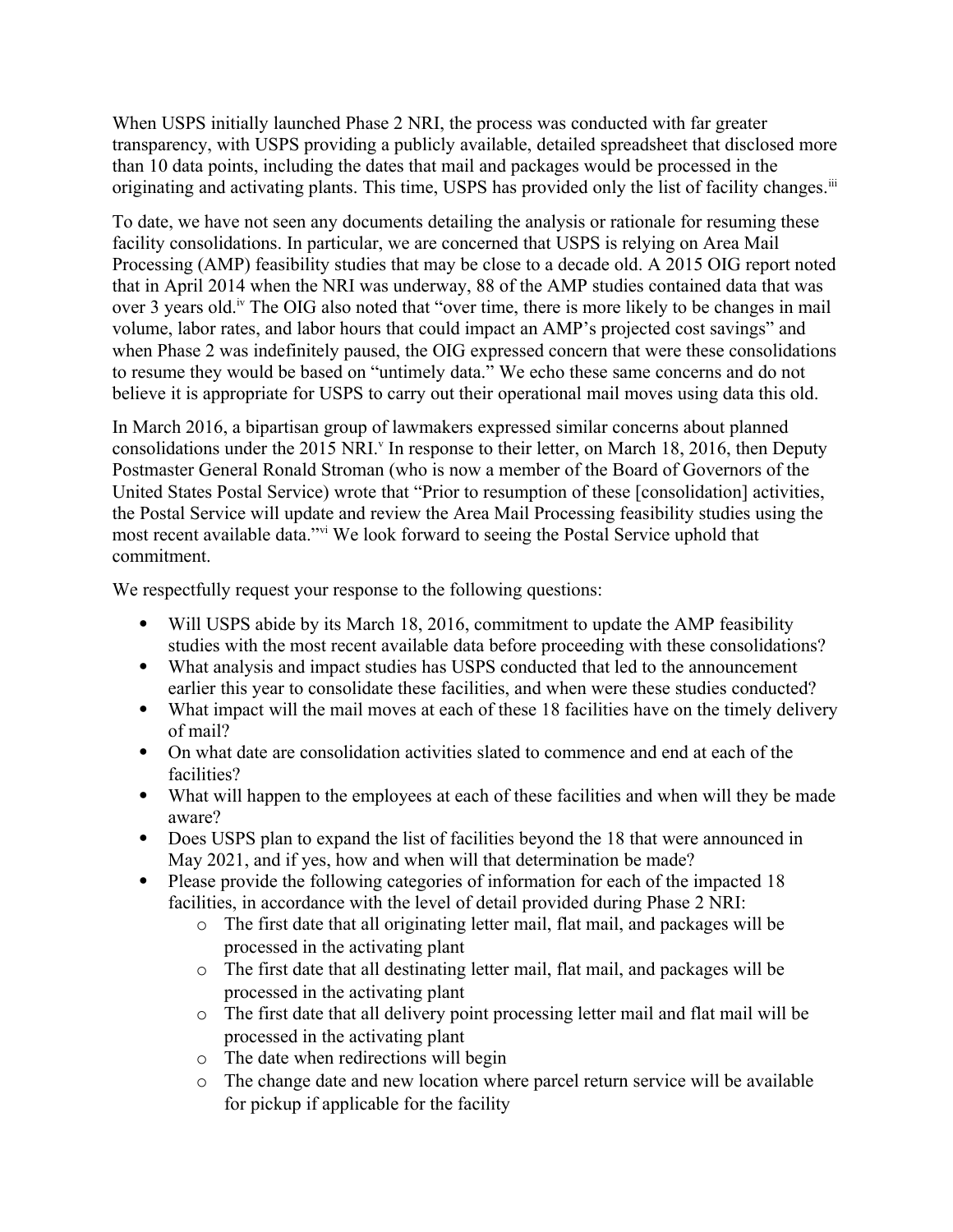Thank you for your prompt attention to this important matter. We look forward to receiving your response by October 15, 2021.

Sincerely,

Suzan K. DelBene Member of Congress

Wer

Mike Kelly Member of Congress

Zoe Lofgren Member of Congress

Eleanor H Norton

Eleanor Holmes Norton Member of Congress

Michael K. Simpson Member of Congress

Adam Smith Member of Congress

James P. Ure

James P. McGovern Member of Congress

Gerald E. Connolly Member of Congress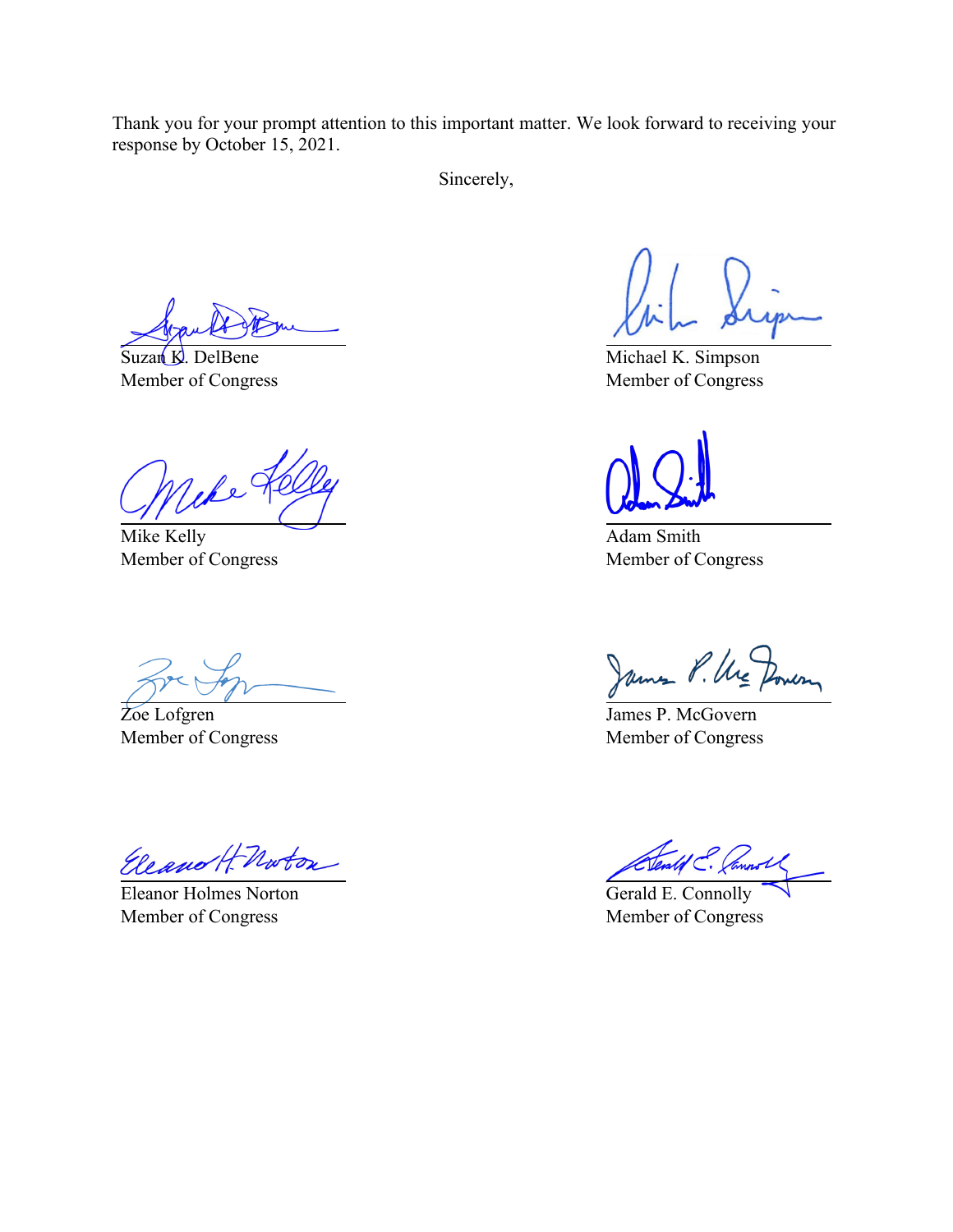$125$ 

Jason Smith Member of Congress

Kon Kind

Ron Kind Member of Congress

Rick Zausen

Rick Larsen Member of Congress

Derek Kilmer Member of Congress

Dina Titus Member of Congress

Sean Patrick Maloney Member of Congress

Betty McCollum Member of Congress

Gaig

Angie Craig Member of Congress

Jake Auchincloss Member of Congress

Posa Kondens

Rosa L. DeLauro Member of Congress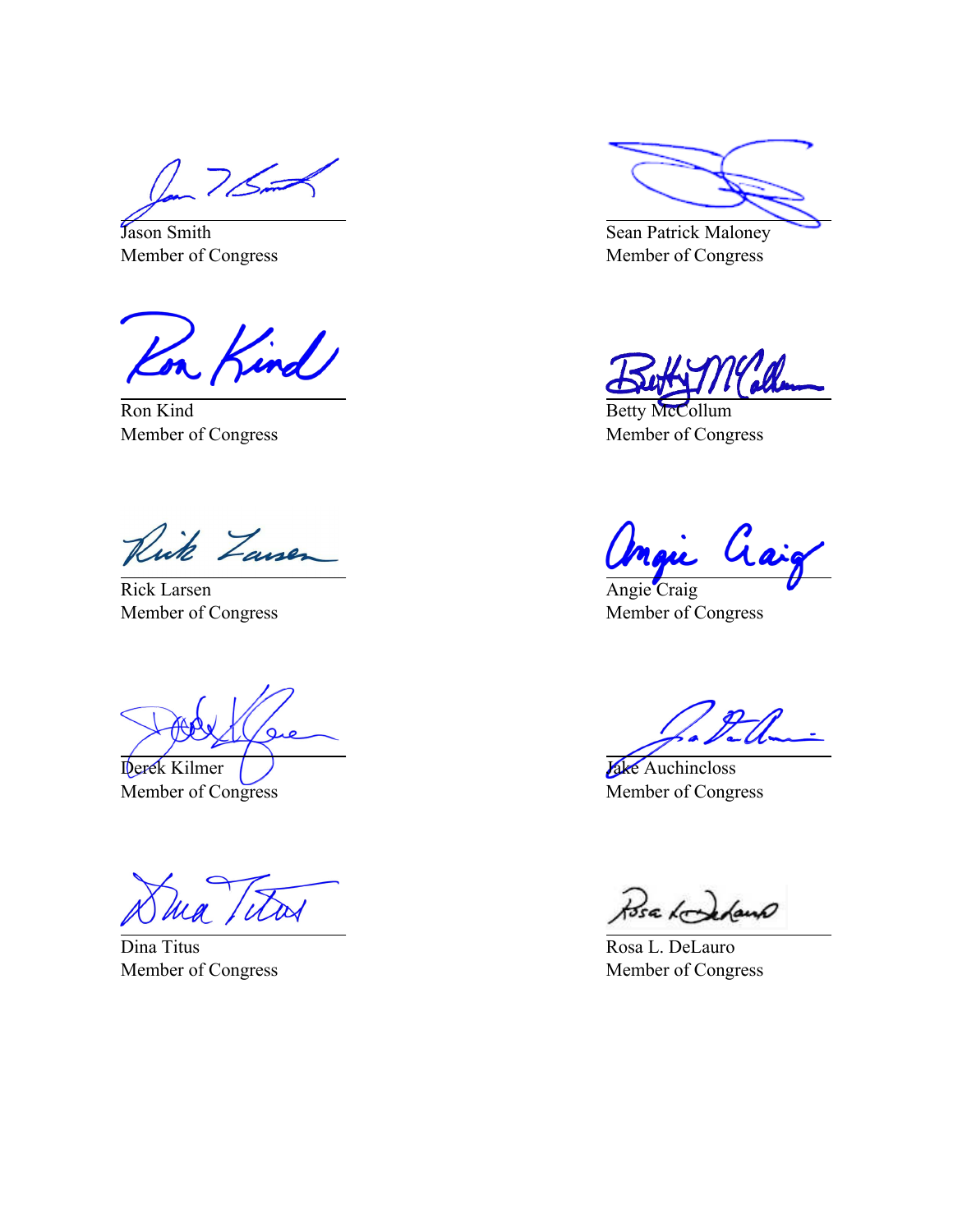all I ЮA

Don Bacon Member of Congress

Tim Nyan

Tim Ryan Member of Congress

Karen Bass Member of Congress

Sanford D. Bishop, Jr. Member of Congress

Gwen S. Moore Member of Congress

Thomas P Tix

Thomas P. Tiffany Member of Congress

Alma S. Adams, Ph.D. Member of Congress

Mul B. MIT

David B. McKinley, P.E. Member of Congress

U Nadler

**J**errold Nadler Member of Congress

Raúl M. Grijalva Member of Congress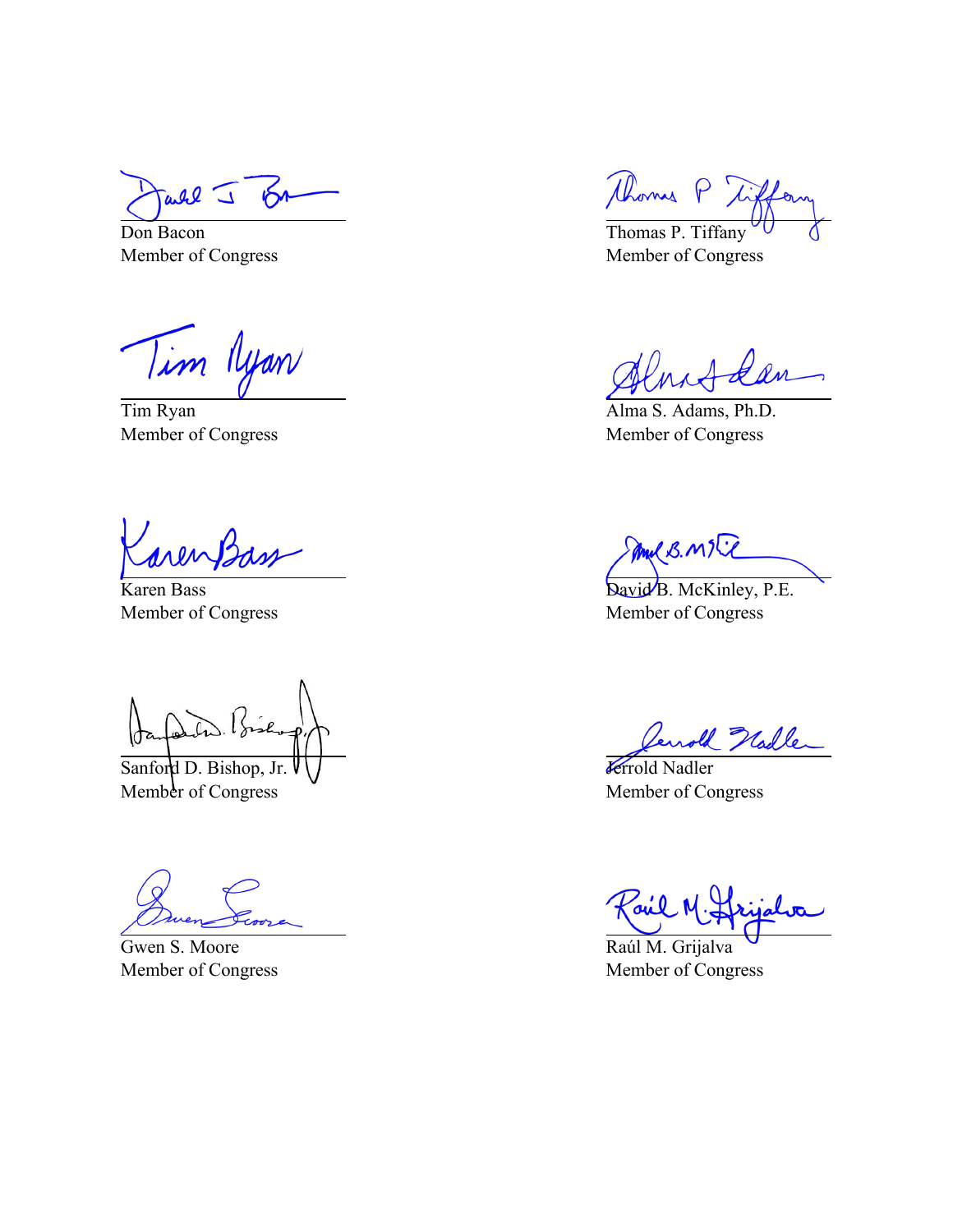f hva

Dwight Evans Member of Congress

Mark Jakan

Mark Takano Member of Congress

mi

David J. Trone Member of Congress

Matt Cartwright Member of Congress

ud. Or

Danny K. Davis Member of Congress

um\_

Anthony G. Brown Member of Congress

Ann Kirkpatrick Member of Congress

Wild Member of Congress

 $d\vec{\lambda}$  .

Jamie Raskin Member of Congress

arban

Barbara Lee Member of Congress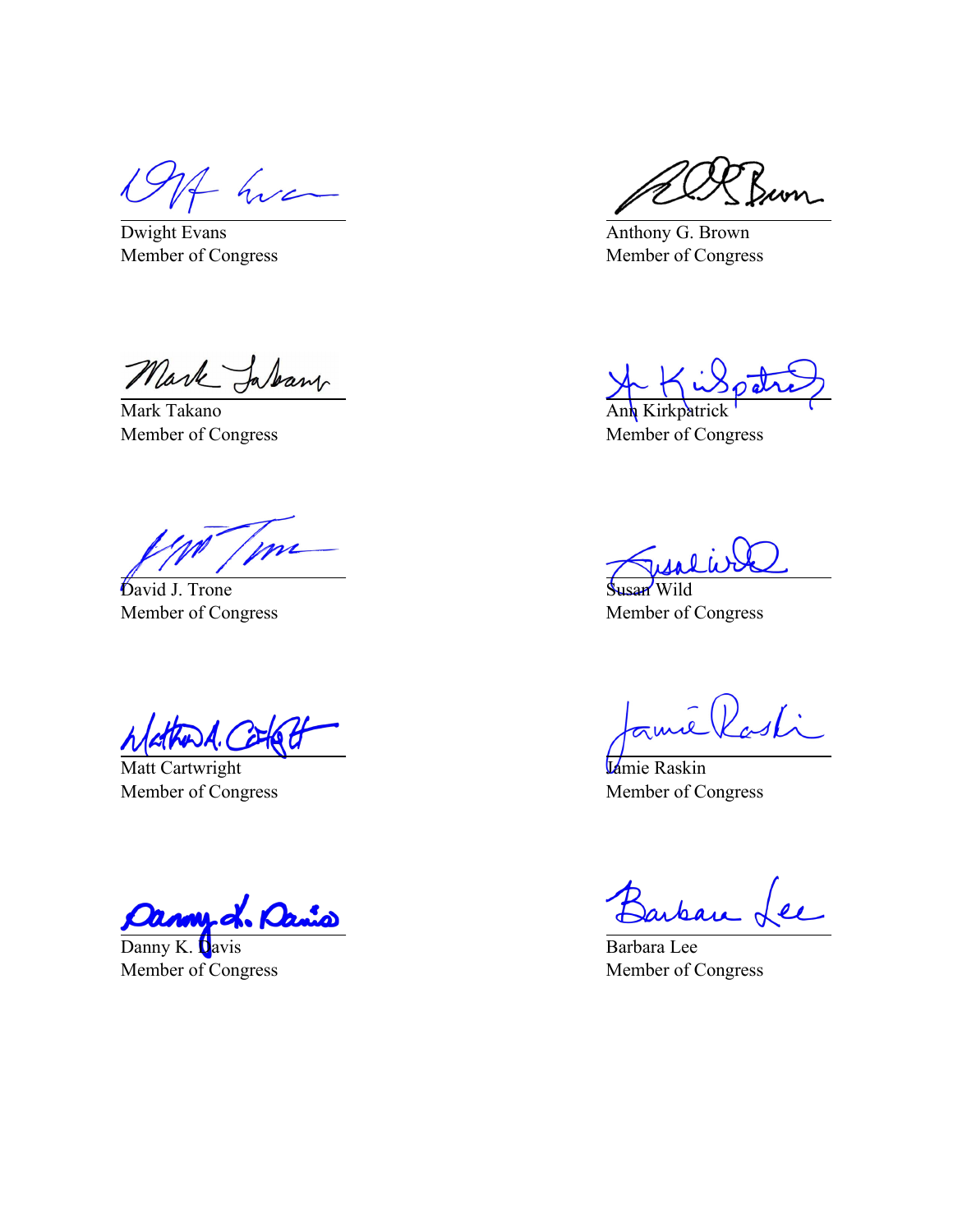Earl Bhuneum

Earl Blumenauer Member of Congress

Jullie alpha

Cynthia Axne Member of Congress